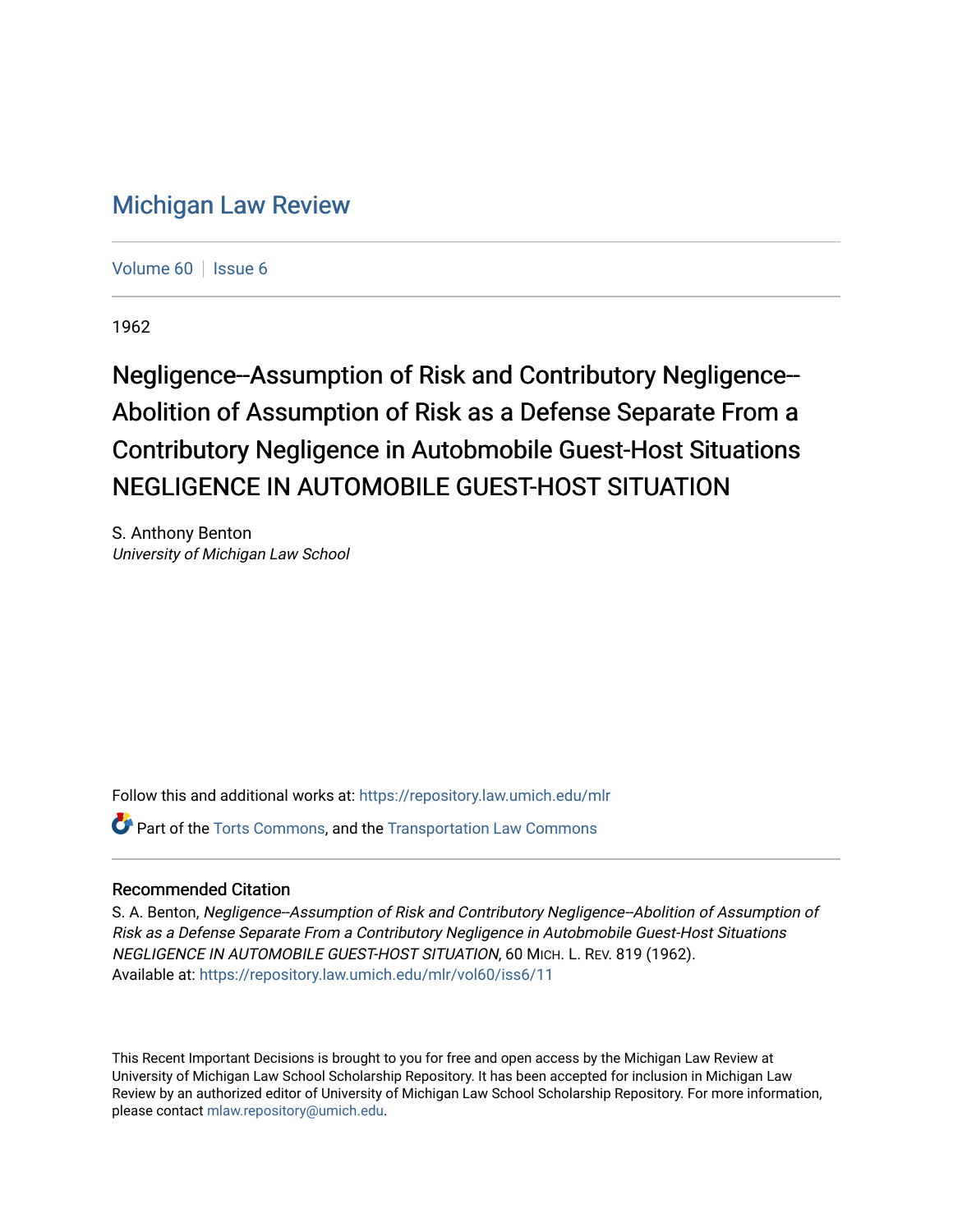NEGLIGENCE-ASSUMPTION OF RISK AND CONTRIBUTORY NEGLIGENCE-AnoLITION OF ASSUMPTION OF RISK AS A DEFENSE SEPARATE FROM CONTRIB-UTORY NEGLIGENCE IN AUTOMOBILE GUEST-HOST SITUATIONs--Plaintiff, a guest in an automobile driven by defendant, was injured when defendant's vehicle collided with another car. In plaintiff's suit against defendant and her insurer the jury found that defendant was causally negligent as to management and control and position on the highway, and that plaintiff was causally negligent as to lookout. After apportioning 85 percent of the negligence to defendant and 15 percent to plaintiff, the jury found that plaintiff had assumed the risk with respect to defendant's management and control and position on the highway, and the trial court therefore entered judgment dismissing the complaint. On appeal, *held,* reversed. In Wisconsin, hereafter, an automobile driver owes to his guest the same duty of ordinary care that he owes to others; a guest's assumption of risk, previously implied from his willingness to proceed in the face of a known hazard, is no longer a defense apart from contributory negligence; and if a guest's exposure of himself to a particular hazard is unreasonable and a failure to exercise ordinary care for his own safety, such conduct constitutes negligence, and is subject to the provisions of the state's comparative negligence statute. *McConville v. State Farm Mut. Auto. Ins. Co.,* 113 N.W.2d 14 (Wis. 1962).

Although assumption of risk and contributory negligence are entirely separate legal doctrines, they sometimes become difficult to distinguish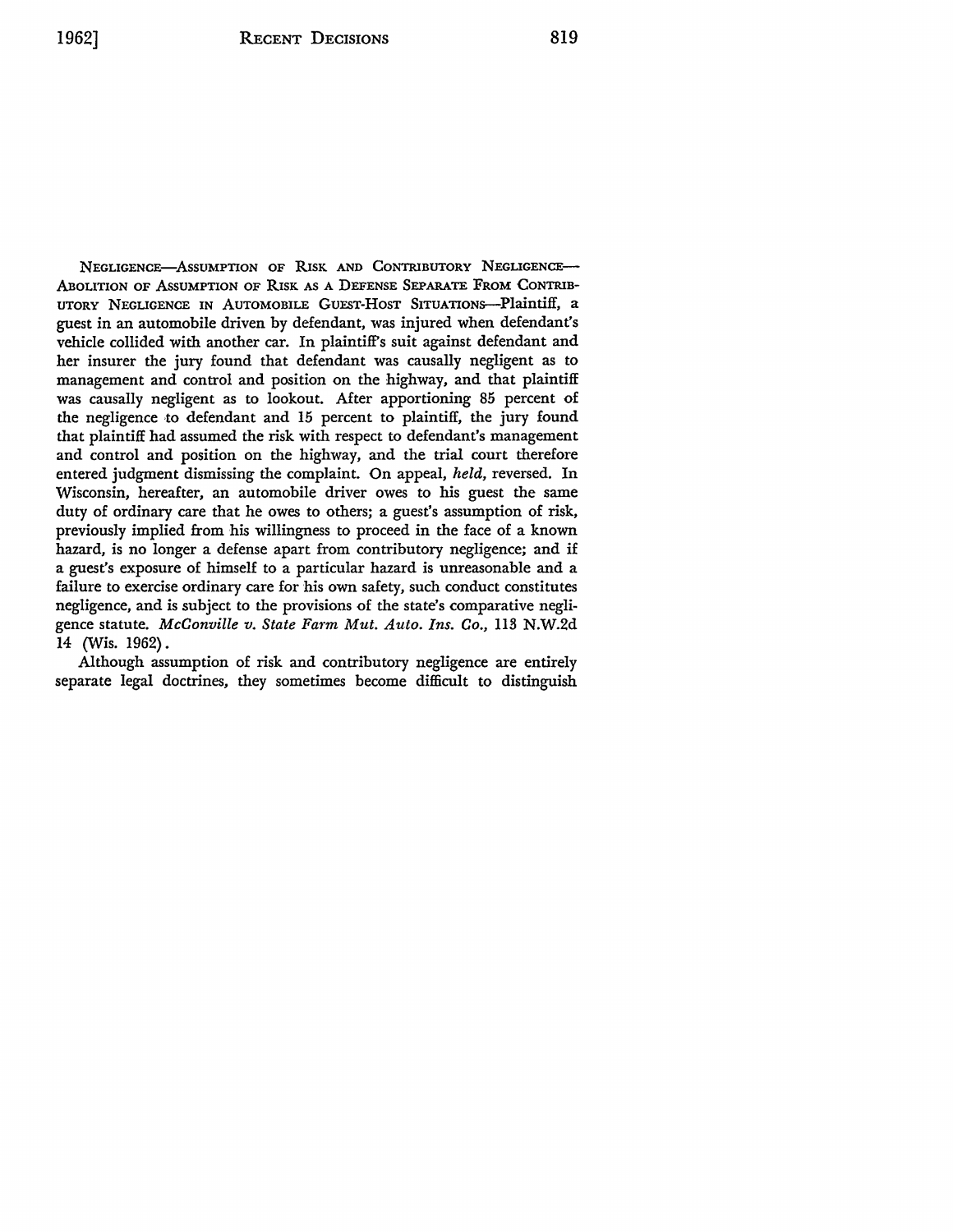when applied to the conduct of an automobile guest. The distinction is not particularly important in a jurisdiction recognizing both doctrines as complete defenses in an action by the guest against the host, since a court's mistake in characterizing the facts is harmless error as long as either of the two doctrines is applicable. But in a jurisdiction where contributory negligence has been modified to a partial defense under a comparative negligence statute, a practicable distinction is essential in determining the respective rights of the host and guest.

Until 1931 Wisconsin courts employed the common-law rule totally barring plaintiff's recovery for injuries resulting from defendant's negligence where plaintiff was contributorily negligent. At that time Wisconsin adopted a comparative negligence statute<sup>1</sup> enabling a negligent plaintiff to recover that portion of his damages attributable to defendant's negligence. Plaintiff was completely barred only if the quantum of his negligence exceeded that of the defendant's. Nevertheless, Wisconsin courts continued to recognize the defense of assumption of risk as a complete bar to plaintiff's recovery.<sup>2</sup>

In Wisconsin the term "assumption of risk" was used to describe two somewhat separate concepts. One of these ideas limited the host's duty to his guest to that of a licensor to a licensee.3 The guest accepted as a matter of law the condition of the automobile as he found it, subject only to the limitation that the host could not set a trap or be guilty of active negligence contributing to the injury of the guest.4 The guest also accepted the driver with such skill and experience as he possessed.<sup>5</sup> Thus, the duty of the host was limited to the exeroise of reasonable care to avoid increasing the danger to the guest or creating a new danger.6 This idea was based neither on fault nor consent, but rather on the proposition that the guest had no right to security greater than that enjoyed by his host.<sup>7</sup>

Another concept, also labeled "assumption of risk," operated to avert any legal liability on the part of the host where the guest was deemed

1 WIS. STAT. ANN. § 331.045 (1958). "Contributory negligence shall not bar recovery in an action by any person or his legal representative to recover damages for negligence resulting in death or in injury to person or property, if such negligence was not as great as the negligence of the person against whom recovery is sought, but any damages allowed shall be diminished in the proportion to the amount of negligence attributable to the person recovering."

2 For an extensive analysis of the assumption of risk doctrine in 'Wisconsin, see Campbell, *Host-Guest Rules in Wisconsin,* 1943 Wis. L. REv. 180.

a O'Shea v. Lavoy, 175 Wis. 456, 462, 185 N.W. 525, 528 (1921).

<sup>4</sup>*Id.* at 462-63, 185 **N.W.** at 528.

5 Cleary v. Eck.art, 191 Wis. 114, 120, 210 **N.W.** 267, 269 (1926). But as a practical matter this limited duty theory was available to the host only when he could present affirmative evidence that he was a bad driver. Campbell, *Wisconsin's Law Governing Automobile Accidents,* 1962 WIS. L. REv. 240, 246.

<sup>O</sup>Cleary v. Eck.art, *supra* note 5, at 117-18, 210 N.W. at 268.

7 O'Shea v. Lavoy, 175 Wis. 456, 463, 185 N.W. 525, 528 (1921).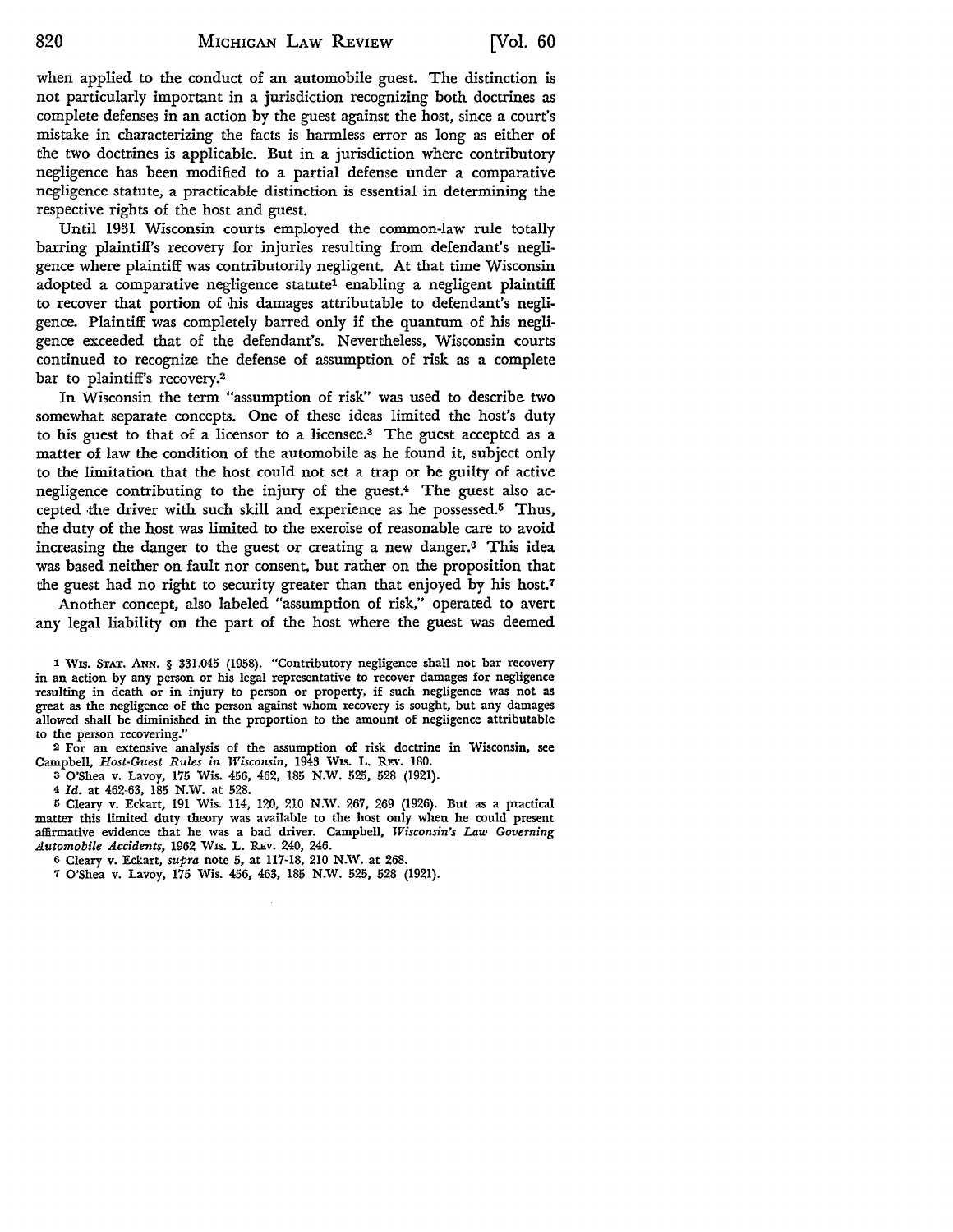to have consented to the risk resulting in his injury. Consent was implied from the existence of a hazard or danger inconsistent with the safety of the guest, knowledge and appreciation of the hazard by the guest, and acquiescence or willingness to proceed in the face of that hazard.8 The element of fault was irrelevant, and the guest was barred from recovery against his host even where the assumption of risk could be characterized, under the circumstances, as being reasonable.

Since the defense of assumption of risk was available in Wisconsin only when plaintiff and defendant stood in a consensual relationship to each other,<sup>9</sup> its applicability was limited almost entirely to actions by the guest against his host.<sup>10</sup> Since the guest had no relationship with the driver of another automobile on which to base any finding of consent, the doctrine of assumption of risk did not operate to bar the guest's recovery against a negligent third party.11 Even if the guest's assumption of risk was unreasonable and therefore constituted a failure to exercise reasonable care for his own safety, $12$  such acquiescence in the negligence of his host was simply contributory negligence with respect to the negligent third party. Therefore the guest still had a chance to recover part of his damages against the third party under the comparative negligence statute.

In the principal case the court based its objections to the assumption of risk doctrine on the arguments that (1) a guest is entitled to more protection than that received by a licensee,<sup>13</sup> (2) the social value in protecting drivers who have extended their hospitality to guests no longer outweighs the consequences of implying consent by the guest to the serious injuries commonly arising out of today's automobile accidents,<sup>14</sup> and (3) a literal application of the doctrine in cases where the guest, as a practical matter, has little choice but to consent, works a harsh result.15 The doc-

8 Scory v. LaFave, 215 Wis. 21, 26, 254 N.W. 643, 645 (1934); Knipfer v. Shaw, 210 **Wis.** 617, 621, 246 **N.W.** 328, 330 (1933).

<sup>9</sup> Schiro v. Oriental Realty Co., 272 Wis. 537, 548, 76 N.W.2d 355, 360 (1956). See Comment, 1960 WIS. L. REV. 460, 468-73.

10 Although master and servant stand in a consensual relationship to each other, the Wisconsin legislature has abolished assumption of risk as a defense in an action by an employee against an employer of four or more. WIS. STAT. ANN. § 331.37 (1958). Although the statute expressly excludes farm labor from its coverage, the Wisconsin Supreme Court has decided "that any conduct of a farm laborer, which evinces want of ordinary care for his own safety, constitutes contributory negligence and is subject to comparison under [the comparative negligence statute]. This will have the effect of largely, if not entirely, abrogating in farm labor cases the defense of assumption of risk as an absolute bar to recovery where the conduct alleged falls short of express consent." Colson v. Rule, 113 N.W.2d 21, 25 (Wis. 1962).

11 See Walker v. Kroger Grocery and Baking Co., 214 Wis. 519, 532, 252 N.W. 721, 726 (1934); 1961 Wis. L. REv. 677, 678.

12 Howe v. Corey, 172 Wis. 537, 540, 179 N.W. 791, 792 (1920).

13 Principal case at 19.

14 *Ibid.* 

15 Baird v. Cornelius, 12 Wis. 2d 284, 299-300, 107 N.W.2d 278, 286 (1961) (concurring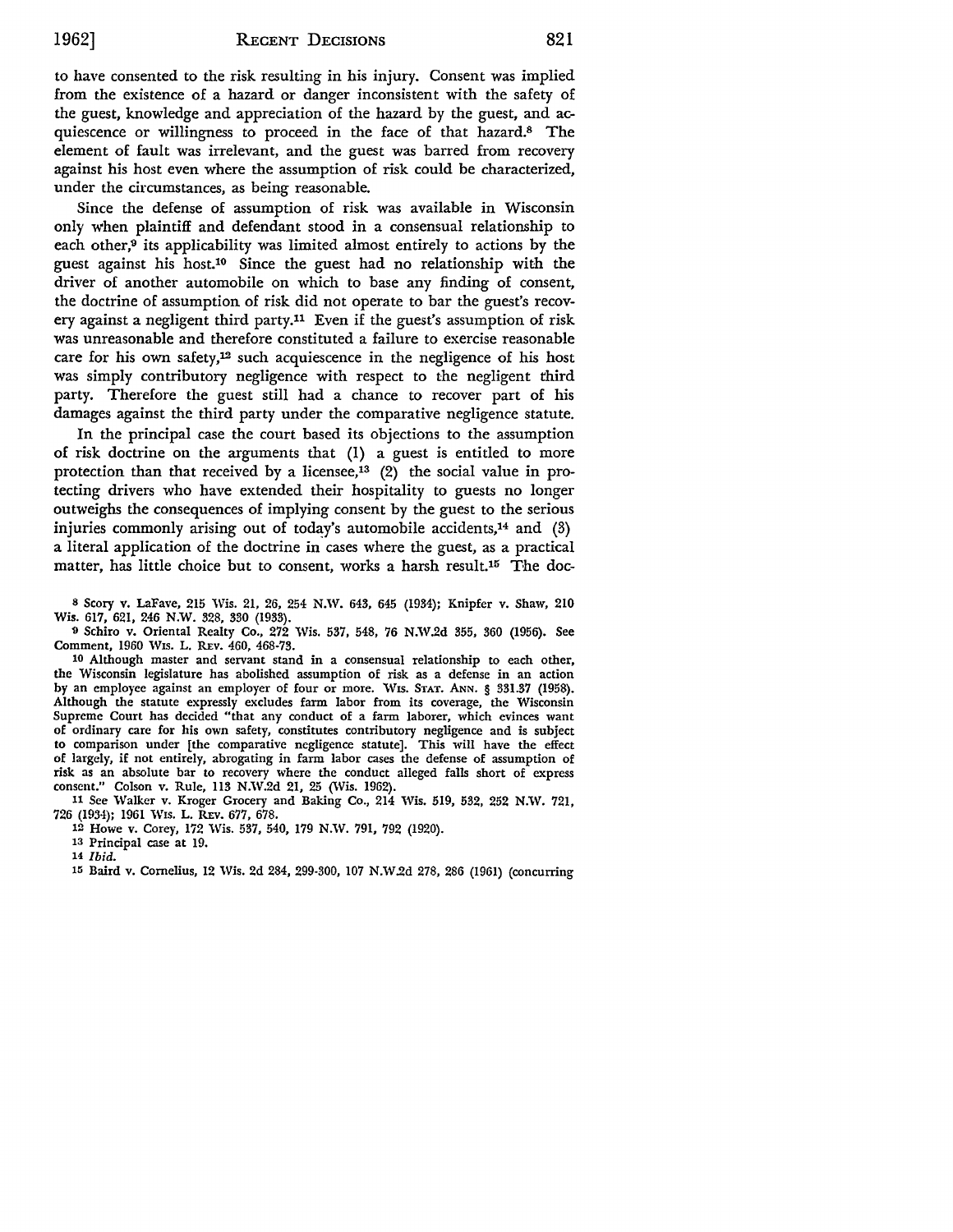trine also prejudiced the position of a negligent third-party driver16 where the host was also negligent and the guest was held to have assumed the risk. Since the absence of any common liability between the host and the third party barred the latter from any right of contribution against the host, the third party alone was liable for any amount recoverable by the guest<sup>17</sup> even though most of the negligence which caused the accident might actually have been attributable to the host. With assumption of risk abolished as a defense separate from contributory negligence, contribution should now be more readily available to the negligent third party whenever the negligence of the host has contributed to the guest's injuries.

Under facts where the assumption of risk formerly operated as an affirmative defense based on consent, the host may now invoke the comparative negligence statute whenever the guest's consent to his negligence is unreasonable. On .the other hand, if the guest's consent is reasonable, the guest will be allowed full recovery. Under facts where the assumption of risk formerly operated as a limitation on the duty of the host, and the question of negligence and contributory negligence was therefore never reached, the host may now be held liable for injuries caused by his own disabilities or by mechanical defects of which he was aware or should have been aware. And if such is the case, the jury may also have to decide at what point such disability or mechanical defect, of which the guest was aware or should have been aware, becomes so serious that the guest's decision *to* ride with the host constitutes a lack of reasonable care for his own safety.

Some of the other possible effects of this decision on the determination of liability in future cases are difficult to predict. From the abolition of assumption of risk, it does not necessarily follow that all conduct previously treated as involving an assumption of risk rather than contributory negligence will now be ignored. Since the jury will be given contributory negligence instructions in cases where such instructions were previously refused, it is conceivable that the assumption of risk previously considered reasonable will in some cases be now considered unreasonable conduct. And in cases where assumption of risk limited the duty of the host and therefore eliminated the necessity of examining the reasonableness of the guest's conduct, the application of the doctrine of contributory negligence will involve the use of objective standards of reasonableness yet to be formulated. While this decision obviously effectively expands the scope of contributory negligence in Wisconsin jurisprudence, the exact line between

opinion). As early as 1934 it was suggested that the assumption of risk doctrine was unnecessary in Wisconsin automobile host-guest cases. Scory v. LaFave, 215 Wis. 21, 35, 38, 254 N.W. 643, 649, 650 (1934).

<sup>16</sup> See Campbell, *Host-Guest Rules in Wisconsin,* 1943 Wis. L. REv. 180, 203-04. 17 Shrofe v. Rural Mut. Cas. Ins. Co., 258 Wis. 128, 132, 45 N.W.2d 76, 78 (1950).